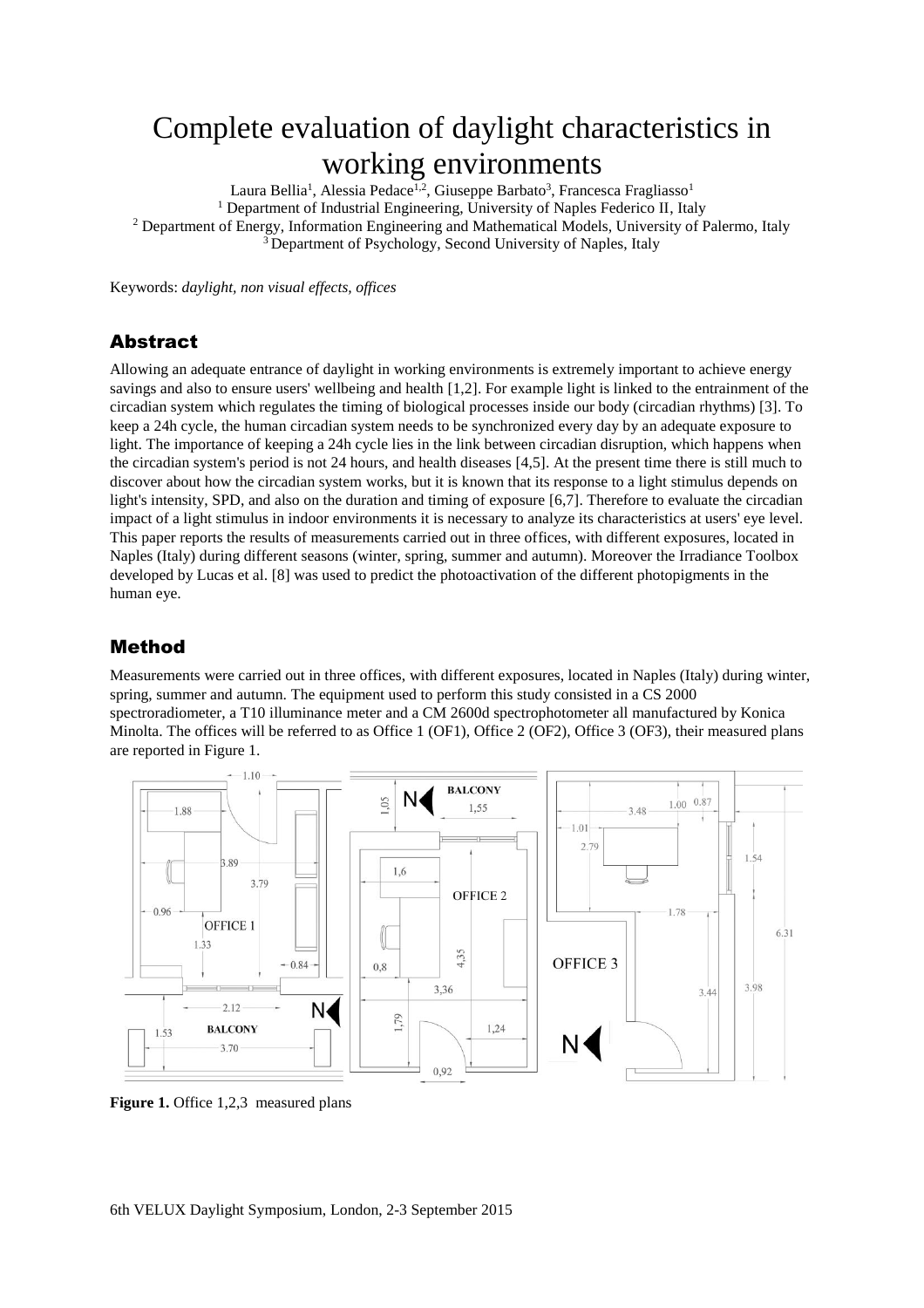Measurements were carried out from 10:00 to 18:00 during different days for each season, during spring and winter measurements stopped at 17:00 because sunset occurs around that time. The following data were recorded for each day of measurement: global outdoor illuminances on a horizontal plane, sky CCTs, desk and eye level illuminances; eye level CCTs. Data related to days with the same sky condition were averaged to obtain for example eye level illuminances trends during a clear sky day for each office. In more detail, eye level irradiances were detected with different tilt angles of the spectroradiometer ( $0^{\circ}$ ,15° and 45° on the vertical plane and 45° right and left on the horizontal plane) which was placed at the same height of the head of a person seated at the desk (1.20 m). Irradiances measured in this way were averaged and used as input in the Irradiance Toolbox to calculate equivalent illuminances for the photopigments in the human eye. In this paper , for reasons of space , only the results of measurements carried out in OF1 during clear sky days in different seasons will be reported.

## Results

Figure 2 reports data related to average clear sky days for OF1 during different seasons.



Data related to average clear sky days for OF1 during different seasons

**Figure 2.** Data related to average clear sky days for OF1 during different seasons

It is interesting to observe that global outdoor illuminances for a clear sky day in spring and summer are similar and the lowest values are registered during winter. Sky CCTs during summer, autumn and spring are similar and winter values are again the lowest ones. As regards desk and eye level illuminances, the highest values are registered during the afternoon in each season, this is related to the westerly exposure of the office. In more detail, the maximum values were detected during summer and autumn. Cyanopic, melanopic, rhodopic, chloropic and erythropic lux trends are generally similar and they also tend to match eye level illuminances ones.

As regards the other two offices, desk and eye level illuminances show trends that are different from OF1's ones. In more detail for OF2 the highest values are reached during the first hours of the morning whereas for OF3 around noon. Moreover the maximum values were registered during summer and spring for OF2 and during winter for OF3.This findings are again related to the offices' exposure since OF2 is East oriented and OF3 is South oriented.